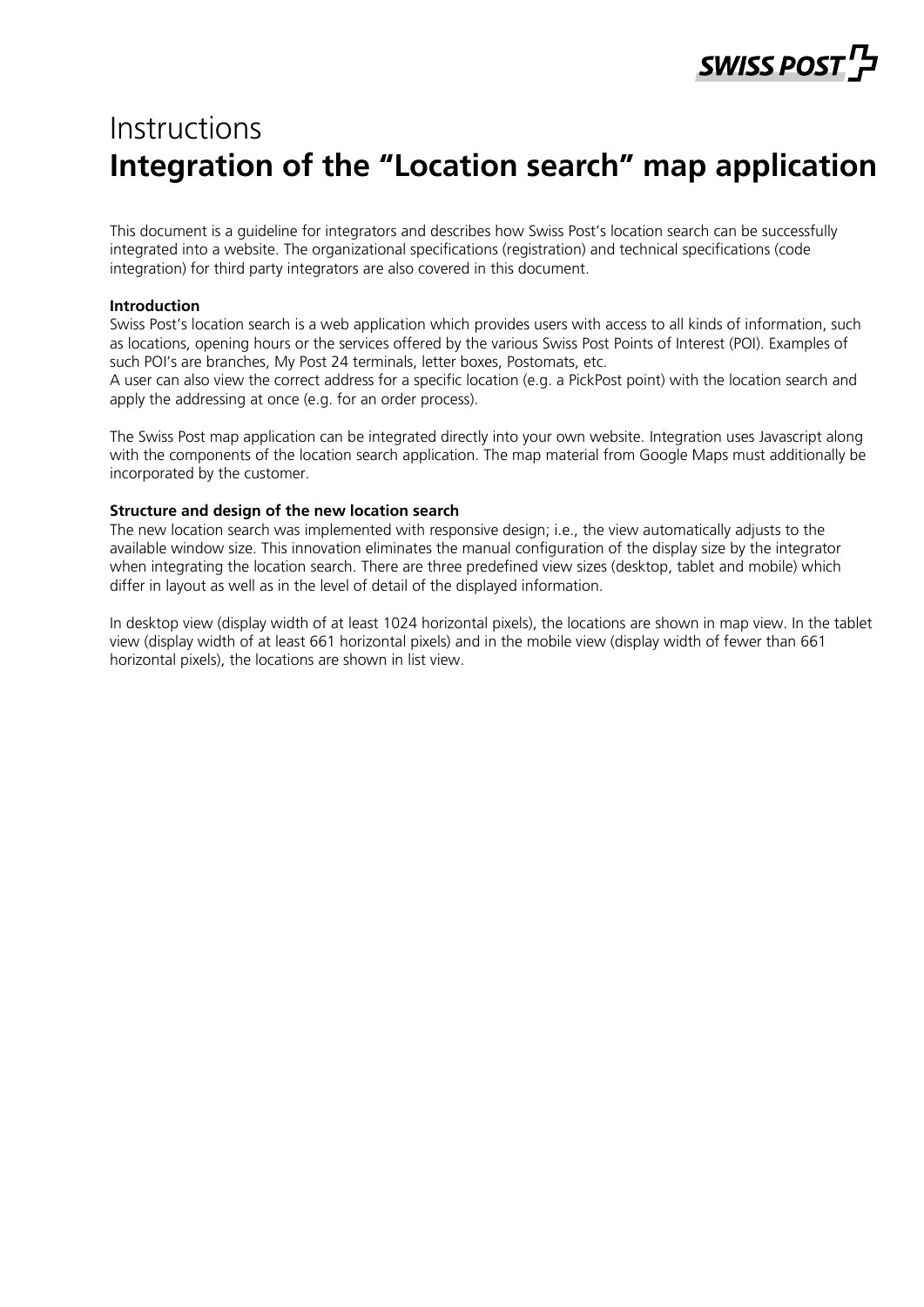# SWISS POST<sup>T</sup>

|                                                                                                                                                                                                                                                                          | Location search call (desktop)                                                                                                                                                                                                            |                                                                                                                                                                                                                                                                               | Location search call (mobile view)                                                   |
|--------------------------------------------------------------------------------------------------------------------------------------------------------------------------------------------------------------------------------------------------------------------------|-------------------------------------------------------------------------------------------------------------------------------------------------------------------------------------------------------------------------------------------|-------------------------------------------------------------------------------------------------------------------------------------------------------------------------------------------------------------------------------------------------------------------------------|--------------------------------------------------------------------------------------|
| De 7r 11 St<br>DIE POST <sup>T</sup><br>Alle Galles Dienste<br>盆<br>ft - Standortsuche<br>٠<br>直<br>RZ/Ort/Advesse<br>ó<br><b>Ergebnisse filtern</b><br><b>Nach Standort</b><br>$\checkmark$<br>Poststalle<br>a<br><b>Briefelmener</b><br>iervice will<br>Fruisiterta On | $\mathbf{Q}_{i} = \mathbf{H}^{(i)}$<br>2134 Ergebnisse                                                                                                                                                                                    | $\alpha$<br><b>L</b> Light<br>IE Liste <b>OD</b> Kerte<br>$\frac{1}{2\sqrt{3}}$ trucker<br>Aargas<br>Appenzell As<br><b>Appenzed Inn</b><br><b>Basel-Landschaft</b><br><b>Basel-Stadt</b><br><b>Born</b><br><b>Tribourg</b><br>Genitus<br>Glanus<br>Graubünde<br>iva<br>Luxer | <b>Location search</b><br>Find Swiss Post and its services<br>near you.<br>Ø<br>bern |
| Folgen sie uns<br>in $K$<br>De Fr It En                                                                                                                                                                                                                                  | Privatkunden<br>Geschäftskunder<br>Versenden & Trans<br>Venerales<br>Employee<br>Englange<br>Einkesten<br><b>Restallos</b><br>Poststelle<br>mirtie<br>Lapers & Deschleg<br><b>Distrate</b><br>Location search call (tablet view)<br>Suche | Konzem<br>Aktuell<br>Organisatio<br>John & Karrier<br><b>There</b><br>Komate<br>$\alpha$<br>$2$ Login                                                                                                                                                                         | 1 km<br><b>20 km</b><br>5 km                                                         |
| DIE POST <sup>I'</sup><br>W<br>Versenden &<br>Tranportieren<br><b>At</b> Privat                                                                                                                                                                                          | Standortsuche<br>Die Post und ihre Dienstleistungen in Ihrer Nähe.                                                                                                                                                                        |                                                                                                                                                                                                                                                                               | <b>卷</b> Filter locations                                                            |
| Geschäftlich<br>N.<br>$\underline{\widehat{\mathbf{m}}}$ Über uns<br>Empfanger<br><b>Wundencenter</b><br>R<br>Medien<br>Kundendienst<br>Material<br>bestellen<br>Jobs & Karriere                                                                                         | 3000 Bern<br>Standorte filtern<br>Suchen<br>34 Ergebnisse<br>3005 Bern<br>Poststelle 3000 Bern 6<br>Kirchenfeld                                                                                                                           | $\alpha$                                                                                                                                                                                                                                                                      | <b>Search</b>                                                                        |
| $\rightarrow$<br>Werber                                                                                                                                                                                                                                                  | 3005 Bern<br>Poststelle 3000 Bern 6<br>Kirchenfeld<br>3005 Bern<br>Poststelle 3000 Bern 6<br>Kirchenfeld<br>3005 Bern<br>Poststelle 3000 Bern 6<br>Kirchenfeld<br>3005 Bern<br>Poststelle 3000 Bern 6<br>Kirchenfeld<br>Mehr laden        | $\ddot{Q}$                                                                                                                                                                                                                                                                    | <b>19 Results</b>                                                                    |

**Figure 1: Viewports of the responsive location search (in the example integrated on the Swiss Post website)**



**Figure 2: "Apply location" function**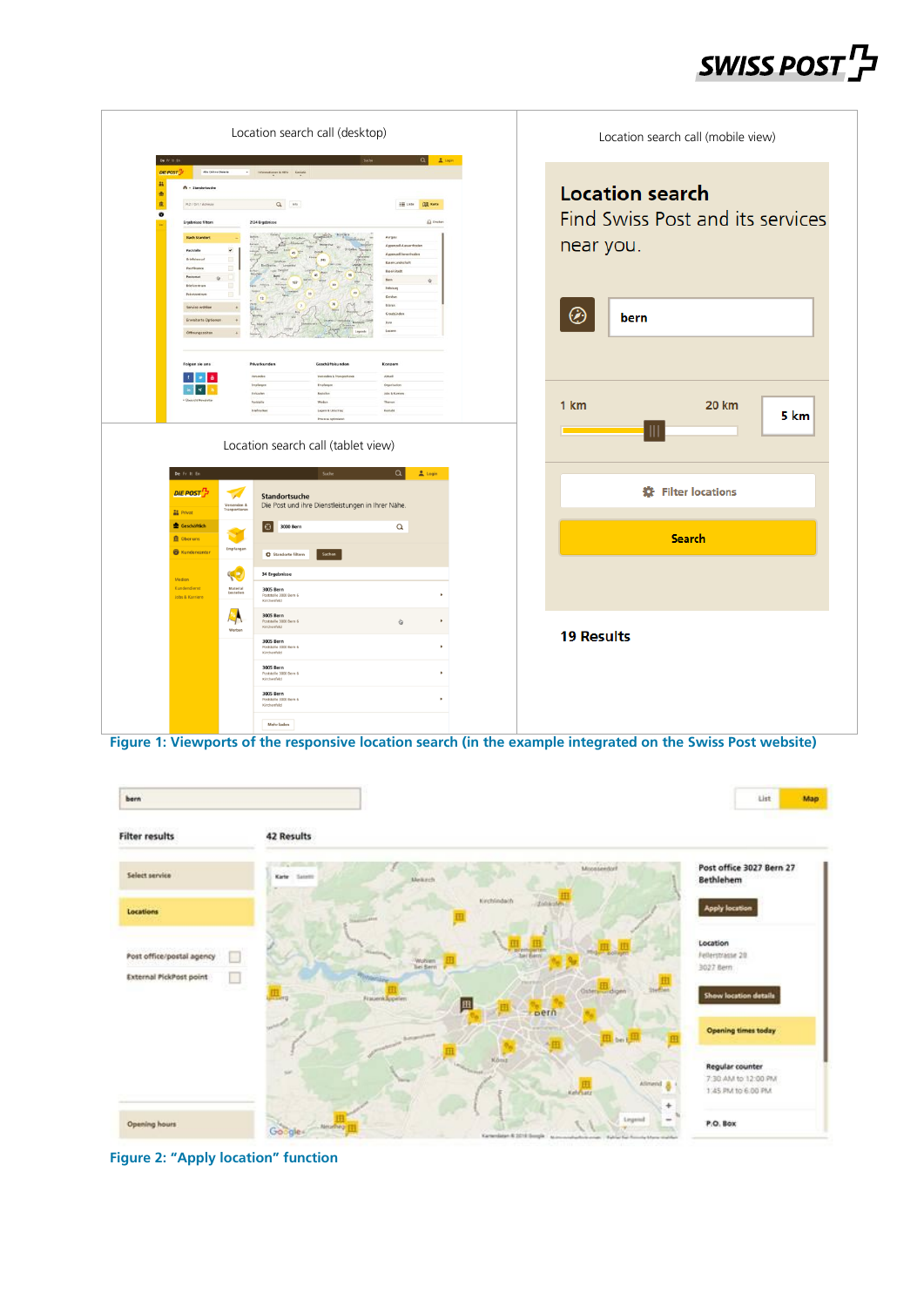

Next to the display there is an additional option **to apply the addressing of a specific location**. After selecting the required location, the location search application provides, with a click on the "Apply location" button, the correct addressing via JavaScript. Applying addresses works with the POI types PickPost point, My Post 24 point and branch. To integrate this function into your website, please follow the instructions in the "Apply addressing" section.

#### **Procedure for integrating location search**

To integrate location search successfully into a website, the following process is required:

The integrator sends the form "[Registration form for integrating the location search map application](https://www.post.ch/en/business/a-z-of-subjects/practical-tips-recipient-customers/recipient-services-parcels/pickpost-my-post-24-support/registration-form-location-search)" duly completed via e-mail to [avbasis-services@swisspost.ch.](mailto:avbasis-services@swisspost.ch)

- 1. The name of the company is required along with name, e-mail and telephone number of the contact person, as well as the website domain into which the location search is to be embedded.
- 2. Swiss Post checks and records your data before sending you a registration confirmation with an API key. This key is required for integrating location search in source code (see section "Technical integration in HTML code").
- 3. The integrator calls up the Google Maps API key. Registration with Google is a necessary prerequisite for this. The following link provides instructions on calling up the Google Maps API key: [https://developers.google.com/maps/documentation/javascript/tutorial](https://developers.google.com/maps/documentation/javascript/tutorial#api_key)

Note that Google offers two different licences which provide differing functionalities. However the type of Google Maps licence is irrelevant for Swiss Post's location search. More information on the Google Maps licences can be obtained via the following link: [https://developers.google.com/maps/documentation/javascript/tutorial](https://developers.google.com/maps/documentation/javascript/tutorial#api_key)

Please note that Swiss Post does not offer any support for products provided by Google. For questions and problems regarding registration or obtaining a Google Maps API key, always contact Google Support direct.

- 4. The integrator undertakes the necessary changes in the HTML code in order to integrate the Swiss Post location search into the website. To do so, the website HTML code and the code lines referred to in the "Technical integration in HTML code" section must be expanded. The Swiss Post and Google Maps API keys are also required.
- 5. The Swiss Post location search has now been successfully integrated.

#### **Technical integration in HTML code**

The URL to be integrated is included in the **https** protocol. To integrate the location search successfully, the following code lines must be inserted in the website HTML code:

- 1. Integrate the Google Maps map data in the website header. "GoogleApiKey" must be replaced with the Google API key you requested.
- 2. Integration of the Swiss Post location search application in the website header. "MyApiKey" must be replaced with the API key sent by Swiss Post.
- 3. The div in which the application is loaded. Please insert at the desired position in the body of the website.

**Note:** All HTML ID elements used by the Swiss Post location search RIA begin with "PostStao". The CSS is scoped on the top div ID with the "PostStao" ID.

Consequently, on the website on which the integration is implemented:

- must not contain an HTML element called "PostStao" ID.
- must not contain an HTML element starting with "PostStao" ID.
- must not contain an CSS with the scope "PostStao".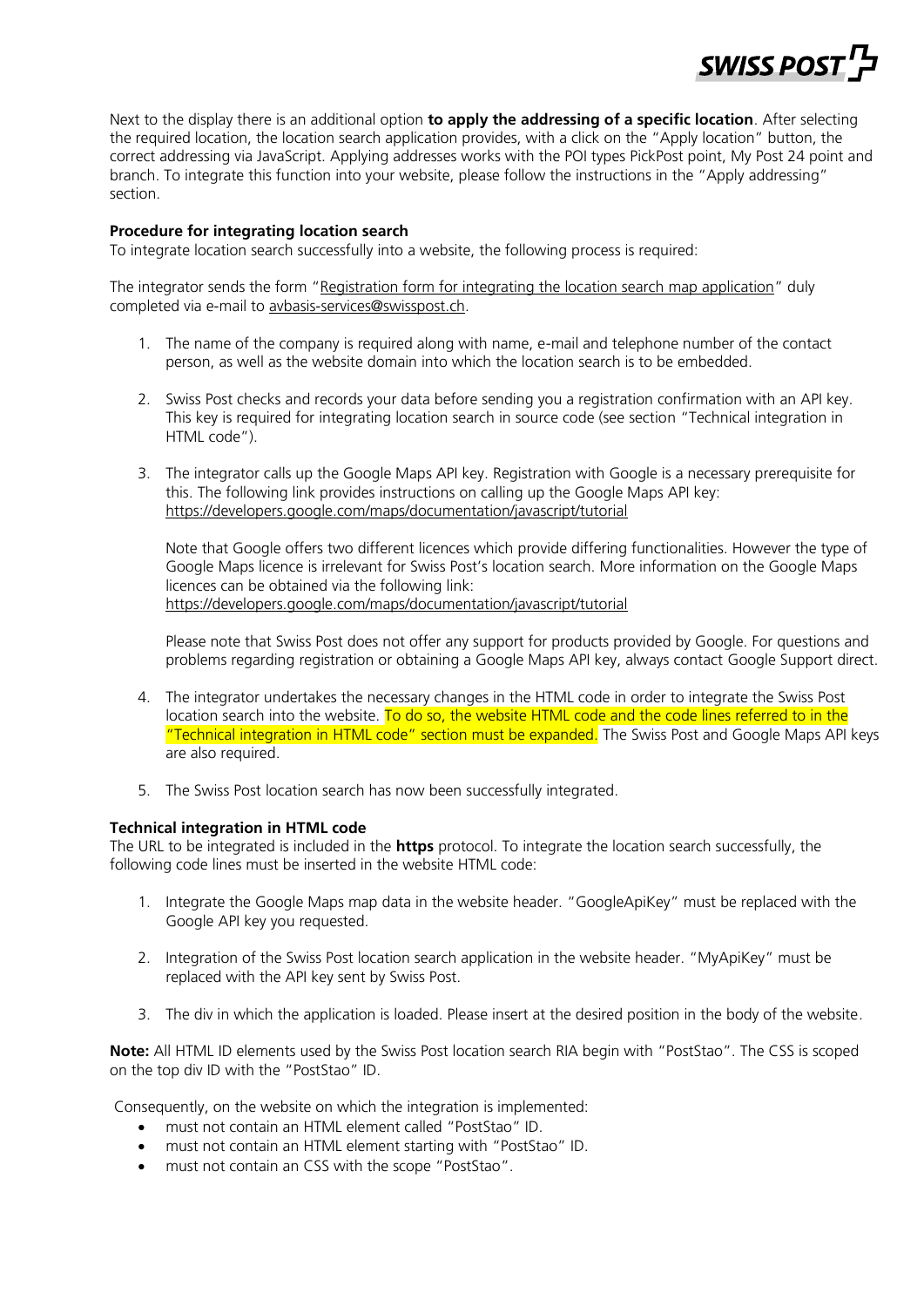## **SWISS POST**

```
<!DOCTYPE html>
<html>
<head>
     <meta http-equiv="content-type" content="text/html; charset=utf-8">
     \langle!-- 1. -->
     <script 
src="https://maps.googleapis.com/maps/api/js?key=GoogleApiKey&sensor=false"></scri
pt>
     \langle!-- 2. -->
     <script type="text/javascript" 
src="https://places.post.ch/ria?containerId=container&apiKey=myApiKey&lang=de/fr/i
t/en"></script>
</head>
<body>
    \left\{ 1--3, ---2 \right\} <div id="container"></div>
</body>
</html>
```
If the umlauts are incorrectly coded in the application (represented by special characters) the encoding will need to be changed. The Swiss Post location search map application supports UTF-8 encoding as standard. If necessary, the encoding can be converted to ISO-8859-1. To this end, the metatag must be defined in the header area: <meta http-equiv="content-type" content="text/html; charset=ISO-8859-1" />

The map application provides the following parameters:

| "containerId": | The div element ID in which the application is to be loaded. This can be freely selected and<br>is used to identify the map application div element                                                                                                                                                        |
|----------------|------------------------------------------------------------------------------------------------------------------------------------------------------------------------------------------------------------------------------------------------------------------------------------------------------------|
| "apiKey":      | The (Swiss Post) API key of the profile which is to be used.<br>The referrer (i.e. the website domain where the location search is to be loaded) must<br>match the domain specified in the "Registration for integrating location search" form and<br>stored in the corresponding Swiss Post user profile. |
| " $lanq$ ":    | The output language is defined with this parameter. German ("de"), French ("fr"), Italian<br>("it") and English ("en") are available. If this parameter is not specified, the application will<br>be loaded in "de" (German).                                                                              |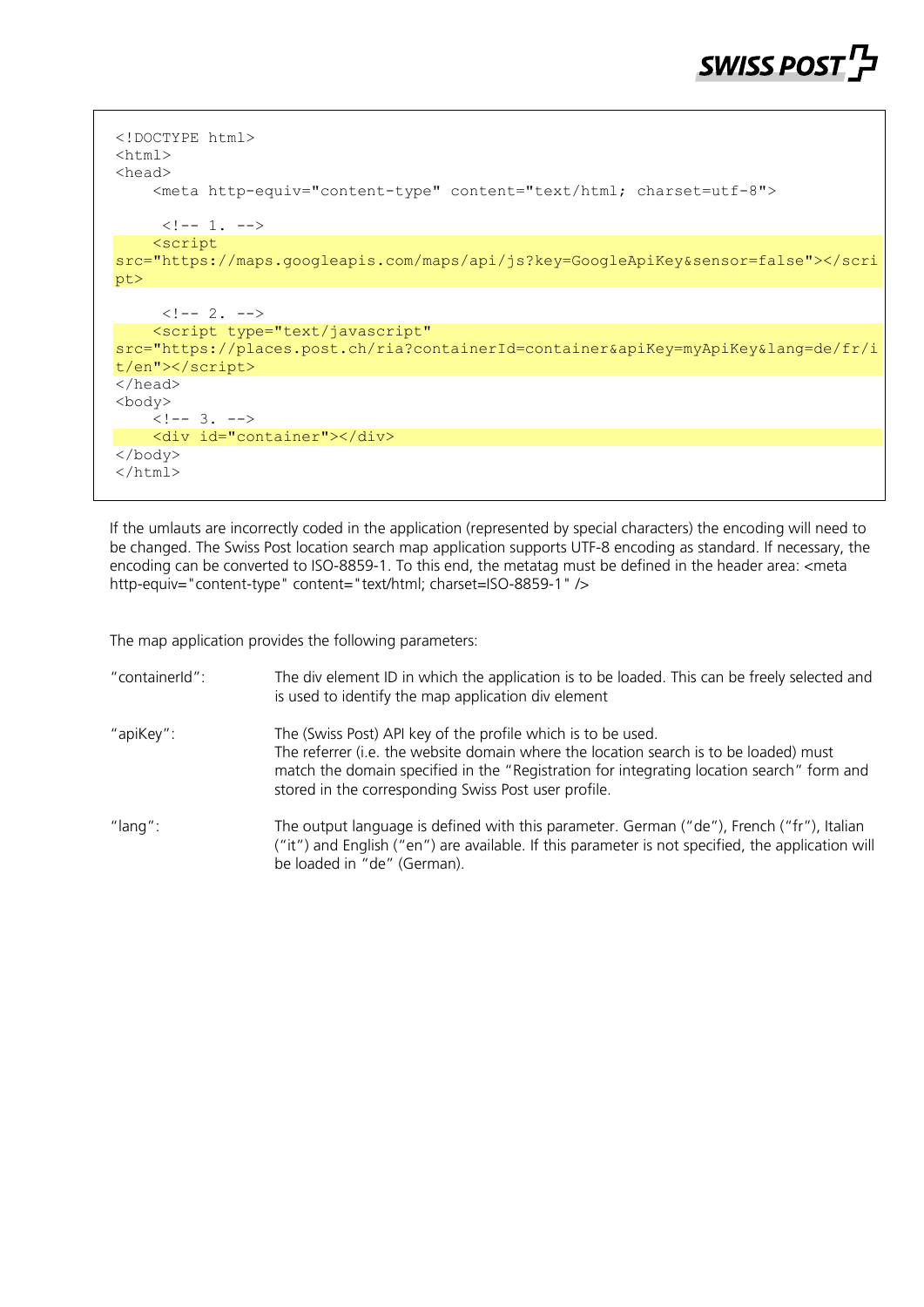

#### **Apply addressing**

Swiss Post's location search makes it possible to apply addressing for a specific location. An additional function has to be defined in the HTML code which is run at the start of the location search application. To do so, please enter the following HTML code lines in your website header.

```
<script type="text/javascript">
// The "ready" function is carried out as soon as the location search 
application has been loaded in full
Stao.ready = function () {
     // The configuration will be overridden/adjusted to activate the "apply 
location" functionality.
     Stao.Api.configuration.setConfiguration({
         SelectAddressEnabled: true
     });
    // A listener is added for the "addressSelected" event.
    Stao.Api.events.addListener("addressSelected", handleAddressSelectedEvent);
}
function handleAddressSelectedEvent(address) {
     console.debug("address selected", address);
}
</script>
```
The object which the event listener will receive has the following properties (properties not on the POI have the value "zero"):

| <b>Property name</b> | <b>Description</b>                                                                                                                                                                      |
|----------------------|-----------------------------------------------------------------------------------------------------------------------------------------------------------------------------------------|
| Type*                | POI type (PICKPOST, BRANCH, MYPOST24)                                                                                                                                                   |
| PoiTypeName          | Readable name of the POI type: branch, PickPost, MyPost24 for 001PST, 001AG-PICK or<br>001MP24. For other POI types, the description (desc attribute) from the ESRI service is<br>used. |
| Poild                | POI ID (e.g. 001PST_25623)                                                                                                                                                              |
| PoiTypeld            | ID of the POI type (e.g. 001PST)                                                                                                                                                        |
| Street               | Street name                                                                                                                                                                             |
| City                 | Place name                                                                                                                                                                              |
| Postcode             | Postcode                                                                                                                                                                                |
| Gemeindeld           | Municipality ID                                                                                                                                                                         |
| KantonCode           | Canton code                                                                                                                                                                             |
| CountryCode          | Country code                                                                                                                                                                            |
| CountryName          | Country name                                                                                                                                                                            |
| TechnicalPlz6        | Six digit postcode                                                                                                                                                                      |

#### **\*Explanation of POI type**

To apply the My Post 24 delivery address, please use  $\rightarrow$  MYPOST24 and the PickPost delivery address for both POI types  $\rightarrow$  BRANCH and PICKPOST. This is because PickPost delivery points can be branches and/or third-party PickPost points.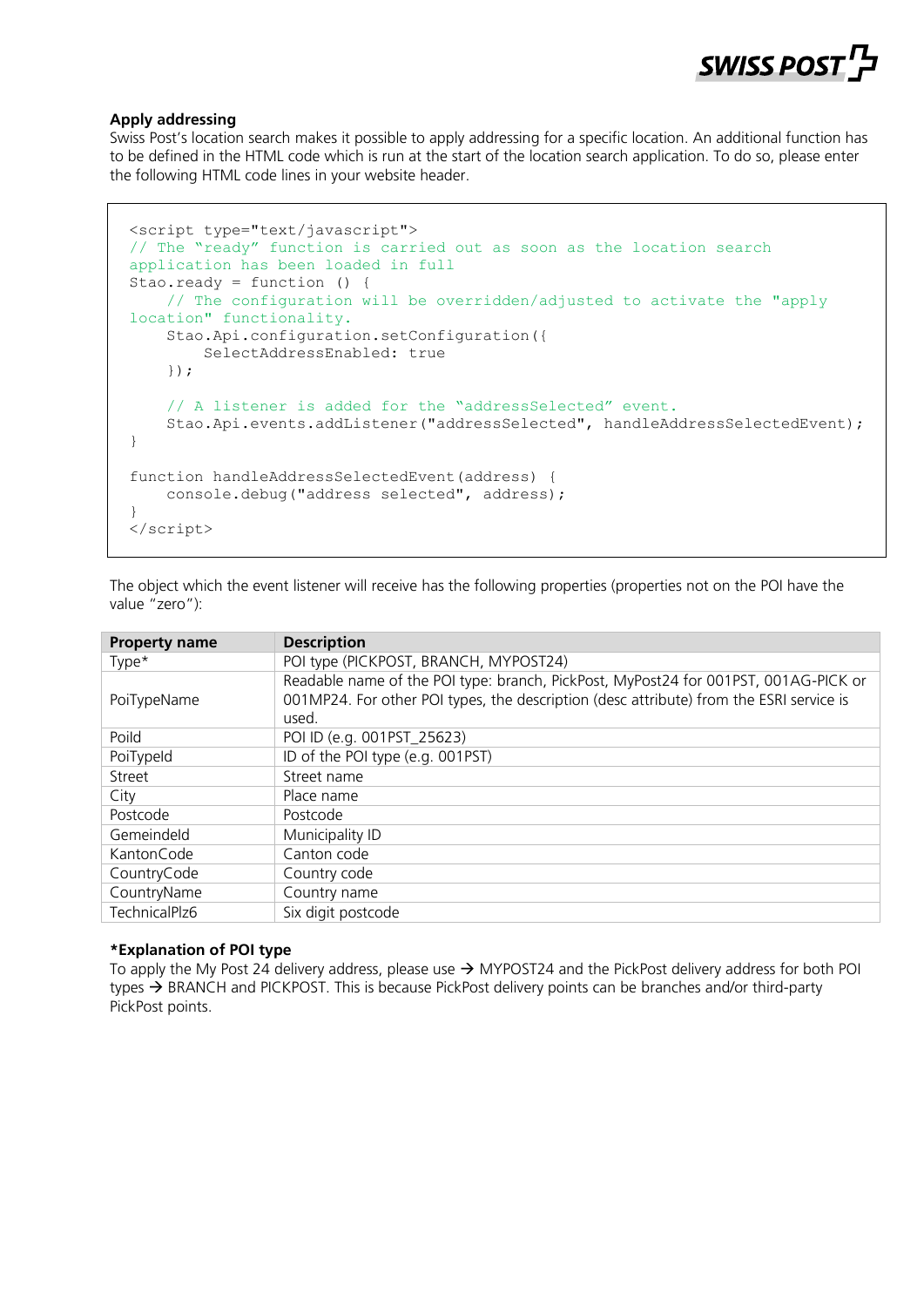

#### **Mapping tables**

Example:

| Type            | Correct addressing on the label |
|-----------------|---------------------------------|
| MYPOST24        | Title, first and last name      |
|                 | MyPost24 xxxxxxxx <sup>1</sup>  |
|                 | Street and house number         |
|                 | Postcode and town               |
| <b>PICKPOST</b> | Title, first and last name      |
|                 | PickPost xxxxxxxx <sup>1</sup>  |
|                 | Street and house number         |
|                 | Postcode and town               |
| <b>BRANCH</b>   | Title, first and last name      |
|                 | PickPost xxxxxxxx <sup>1</sup>  |
|                 | Street and house number         |
|                 | Postcode and town               |

<sup>1</sup>xxxxxxxx = User ID from web service << PickPost / My Post 24>>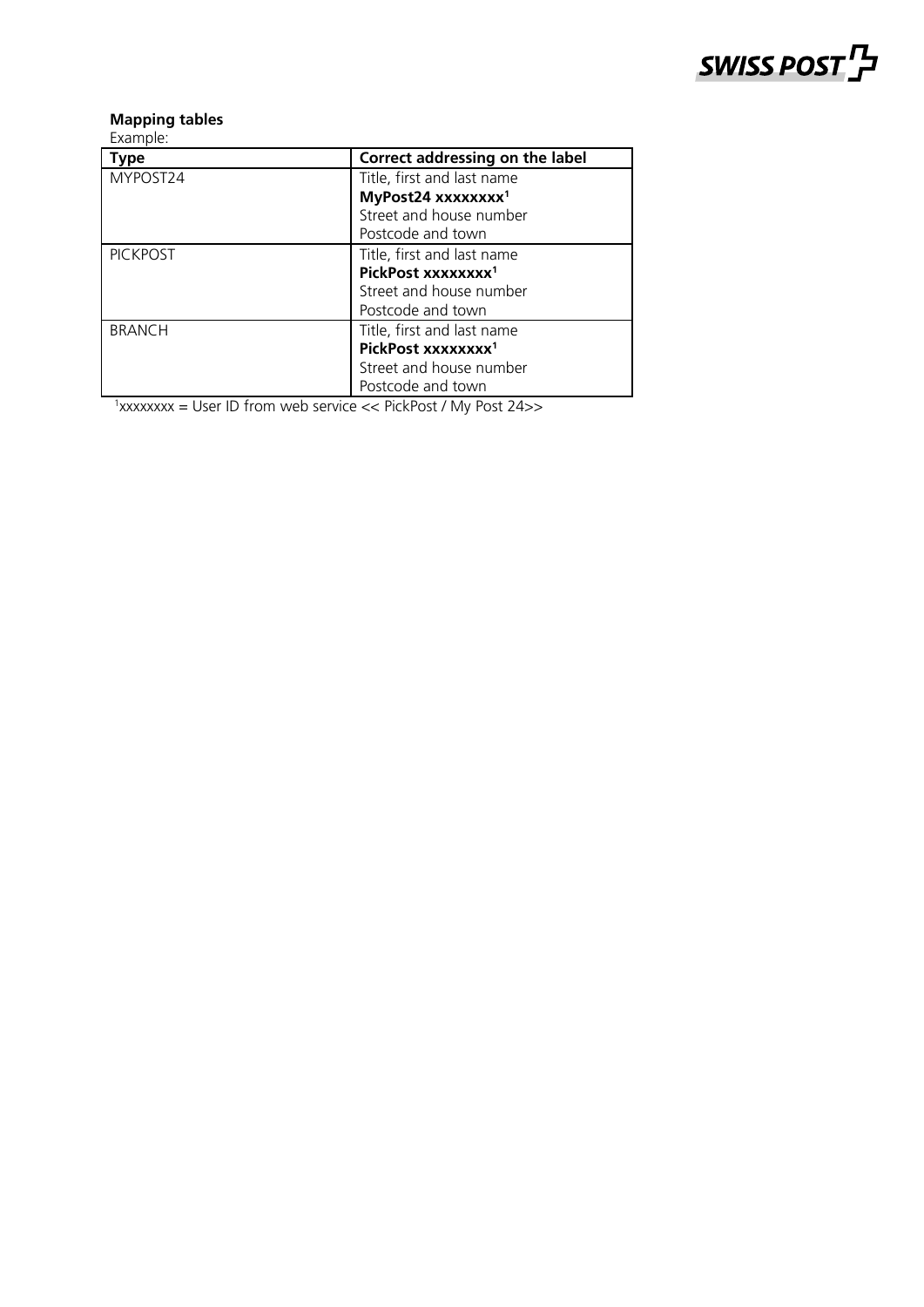

#### **URL parameters**

The Swiss Post location search can be controlled using URL parameters. The following URL parameters can be transferred:

| <b>Parameter name</b> | <b>Description</b>                                                                                                                                                                                                                                                                                                                                                                                                                                                                                                                                                                                                                                                                                                                                                                                                                                                                                                                                                                                    |  |  |  |
|-----------------------|-------------------------------------------------------------------------------------------------------------------------------------------------------------------------------------------------------------------------------------------------------------------------------------------------------------------------------------------------------------------------------------------------------------------------------------------------------------------------------------------------------------------------------------------------------------------------------------------------------------------------------------------------------------------------------------------------------------------------------------------------------------------------------------------------------------------------------------------------------------------------------------------------------------------------------------------------------------------------------------------------------|--|--|--|
| lang                  | The language in which the application is to be loaded. Possible values are: "de", "fr",<br>"it" and "en". If this parameter is not specified, the application will be loaded in "de"<br>(German).                                                                                                                                                                                                                                                                                                                                                                                                                                                                                                                                                                                                                                                                                                                                                                                                     |  |  |  |
| preselectText         | Text (address, POI or tech postcode) to be used for the initial search when starting the<br>location search.<br>If the text contains a $"$ _ $"$ , it is interpreted as a POI ID.<br>If the text contains six characters and one digit, it is interpreted as a technical<br>postcode.<br>If neither of these conditions applies, the text is interpreted as an address and a<br>normal search is carried out.                                                                                                                                                                                                                                                                                                                                                                                                                                                                                                                                                                                         |  |  |  |
| topic                 | The topic ID which is to be selected at the start (can be seen on the Admin UI under the<br>topic). These values are created and notified during configuration.                                                                                                                                                                                                                                                                                                                                                                                                                                                                                                                                                                                                                                                                                                                                                                                                                                       |  |  |  |
| openat                | Preset opening hours filter. The value of this filter is set as an initial value in the opening<br>hours filter panel. The opening hours filter is activated at the same time.<br>The "openat" parameter must be entered in the following format: "yyyy-MM-<br>ddTHH:mm".<br>"-": Constant that separates the parts of the date<br>":": Constant that separates the parts of the time<br>"T": Constant that separates the date from the time<br>$\overline{\phantom{m}}$<br>"yyyy": the year with four digits (e.g. "2015" for the year 2015)<br>"MM": the month of the year in two digits, where January = 1 (e.g. "02" for<br>February)<br>"dd": the day of the month in two digits, where the first day = $1$ (e.g. "05" for the<br>fifth day of the month)<br>"HH": the hours of the day using two digits of the 24 hour clock (e.g. "08" for 8<br>$a.m.$ )<br>"mm": the minutes of the hour using two digits (e.g. "55" for five minutes before<br>the hour)<br>Full example: "2015-02-05T08:55" |  |  |  |

#### **URL encoding**

The entered URL parameter values must be URL encoded. This applies particularly to special characters and umlauts which are used for preselectText (e.g. ö -> %C3%B6).